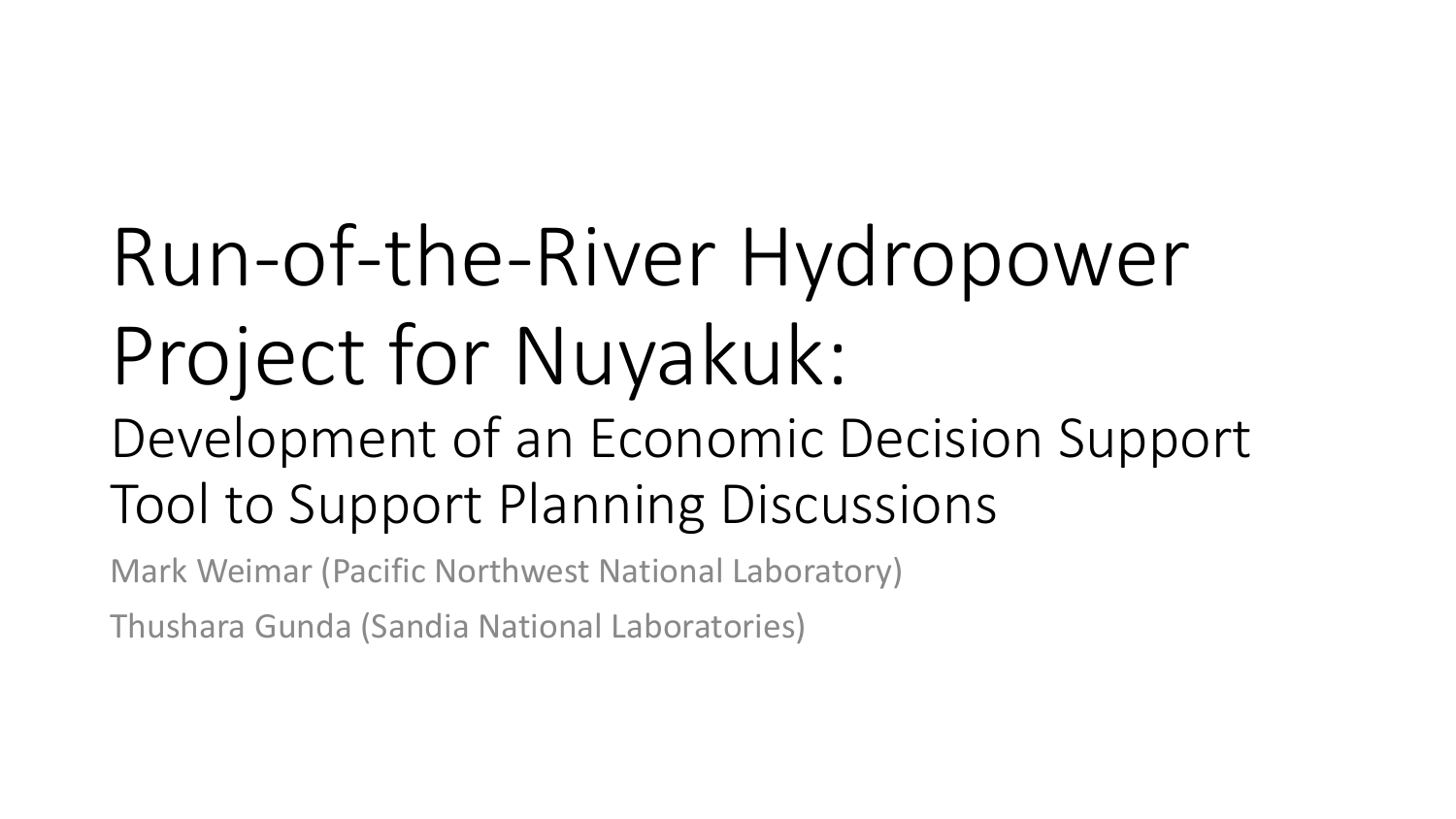# Acknowledgements

#### **Core Team**

- Nushagak Electricity and Telephone **Cooperative** 
	- Will Chaney
- McMillen Jacobs Associates
	- Cory Warnock
- RE Alaska
	- Rob Jordan
- National Renewable Energy Laboratory
	- Karin Wadsack

#### **Subject Matter Experts**

- Alaska Department of Fish & Game
	- Tim Sands
- Bristol Bay Regional Seafood Development Association
	- Andy Wink
- Bristol Bay Science and Research Institute
	- Bryan Nass
- Klein Schmidt Group
	- MaryLouise Keefe
	- Dudley Reiser
- QEDA Consulting
	- Noble Hendrix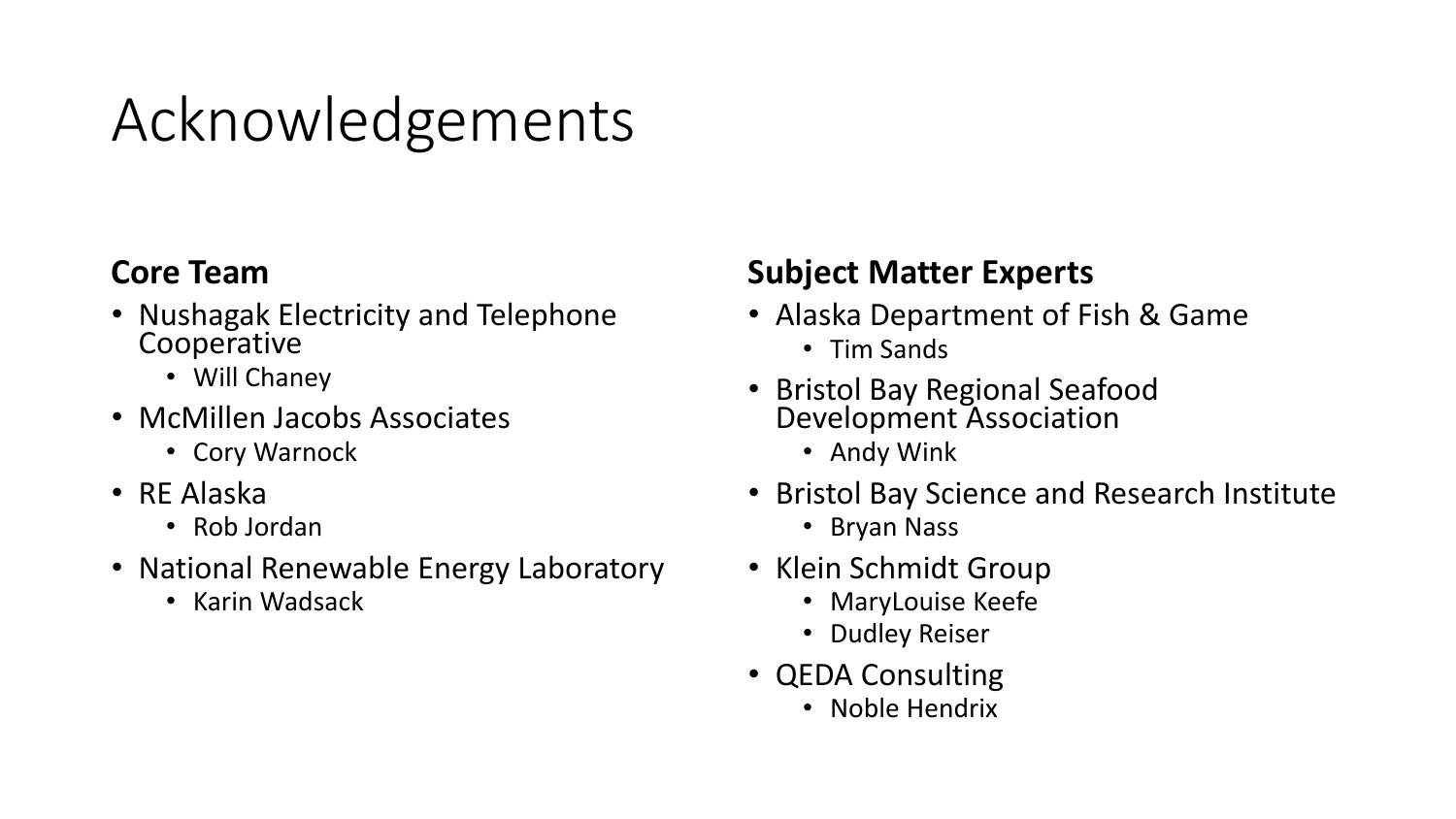### Motivation



- Feasibility study currently in progress for siting a run-of the river hydropower project on the Nuyakuk River in Southwestern Alaska
- Working with Nushagak Electricity and Telephone Cooperative, Dillingham Alaska
- ETIPP supporting the planning and siting of this project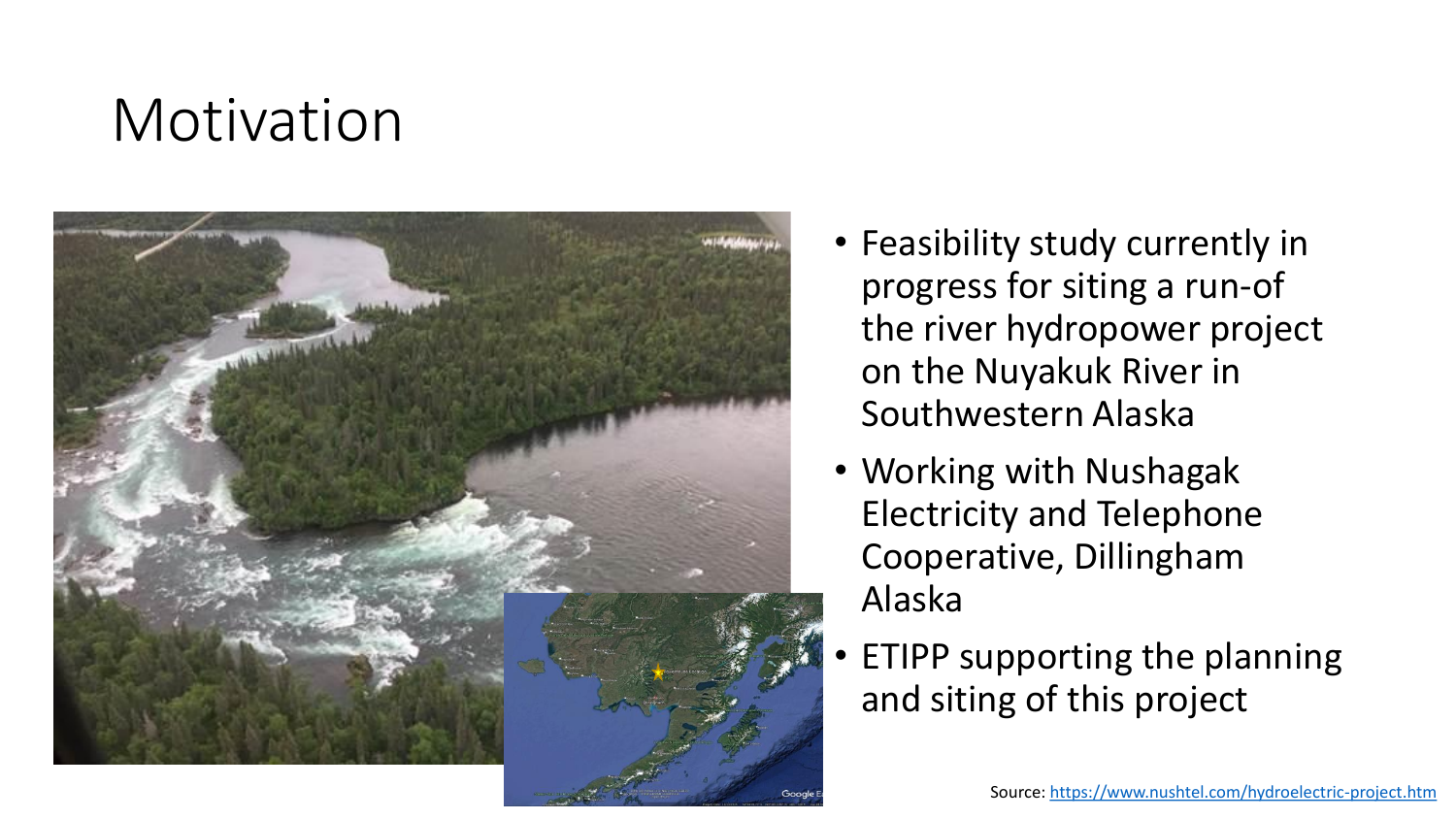#### Tentative Timeline

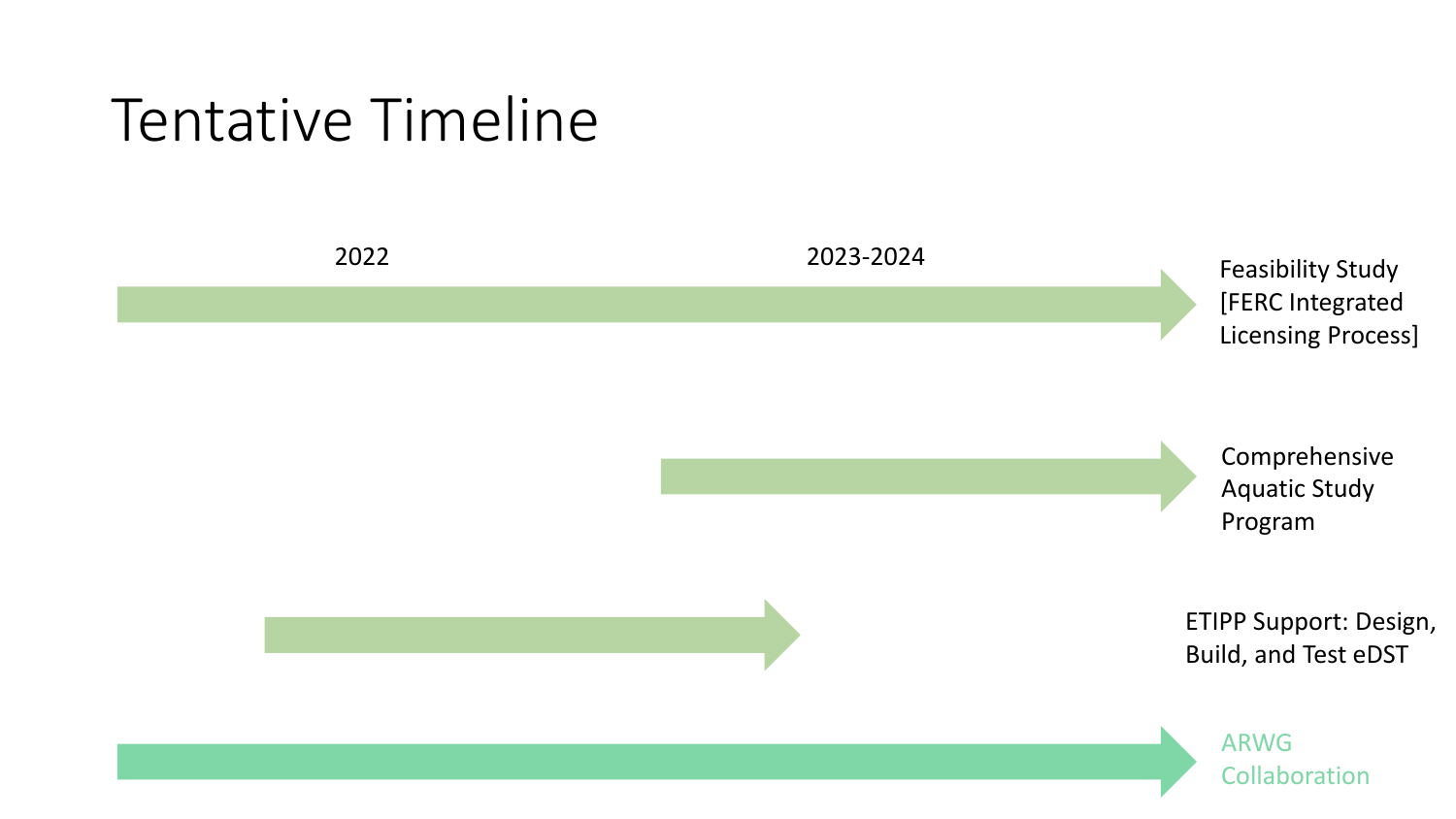# Scope of ETIPP Effort

- Develop an economic decision support tool (eDST) that facilitates evaluation of different scenarios
- Our focus is on designing a model structure that enables changing of assumptions
	- Many of the planned studies will initiate in 2023
- Doing a series of meetings to improve our understanding of the dynamics and capturing our assumptions for initial construction of eDST

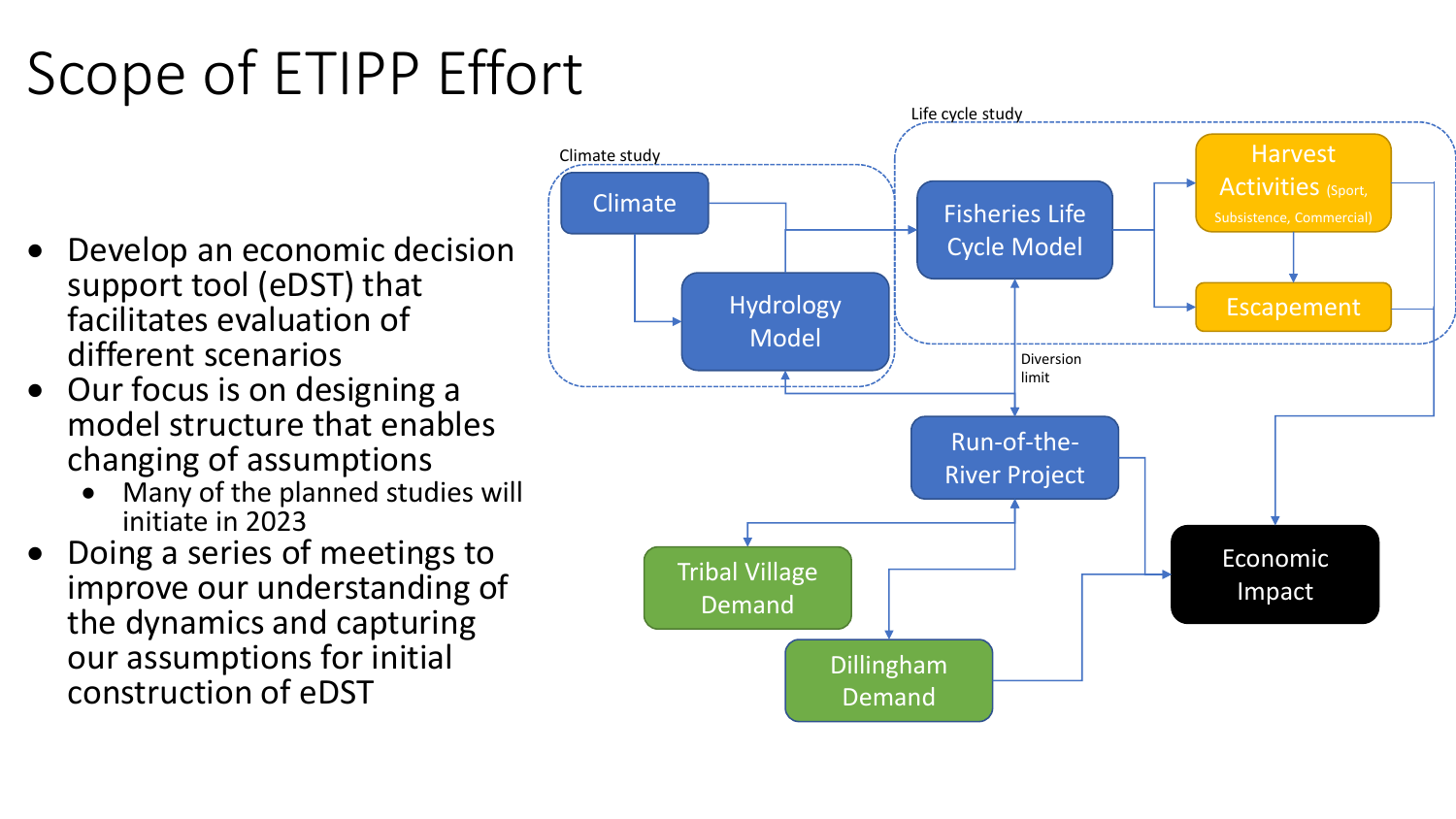# Hydrology Submodel

The eDST currently contains monthly values for river flow baselines as well as flow rate changes expected over time.

- All assumptions for values can be changed as aquatic study insights are generated
- For now, leveraging insights from the historical record as well as projections in the literature regarding possible hydrologic changes

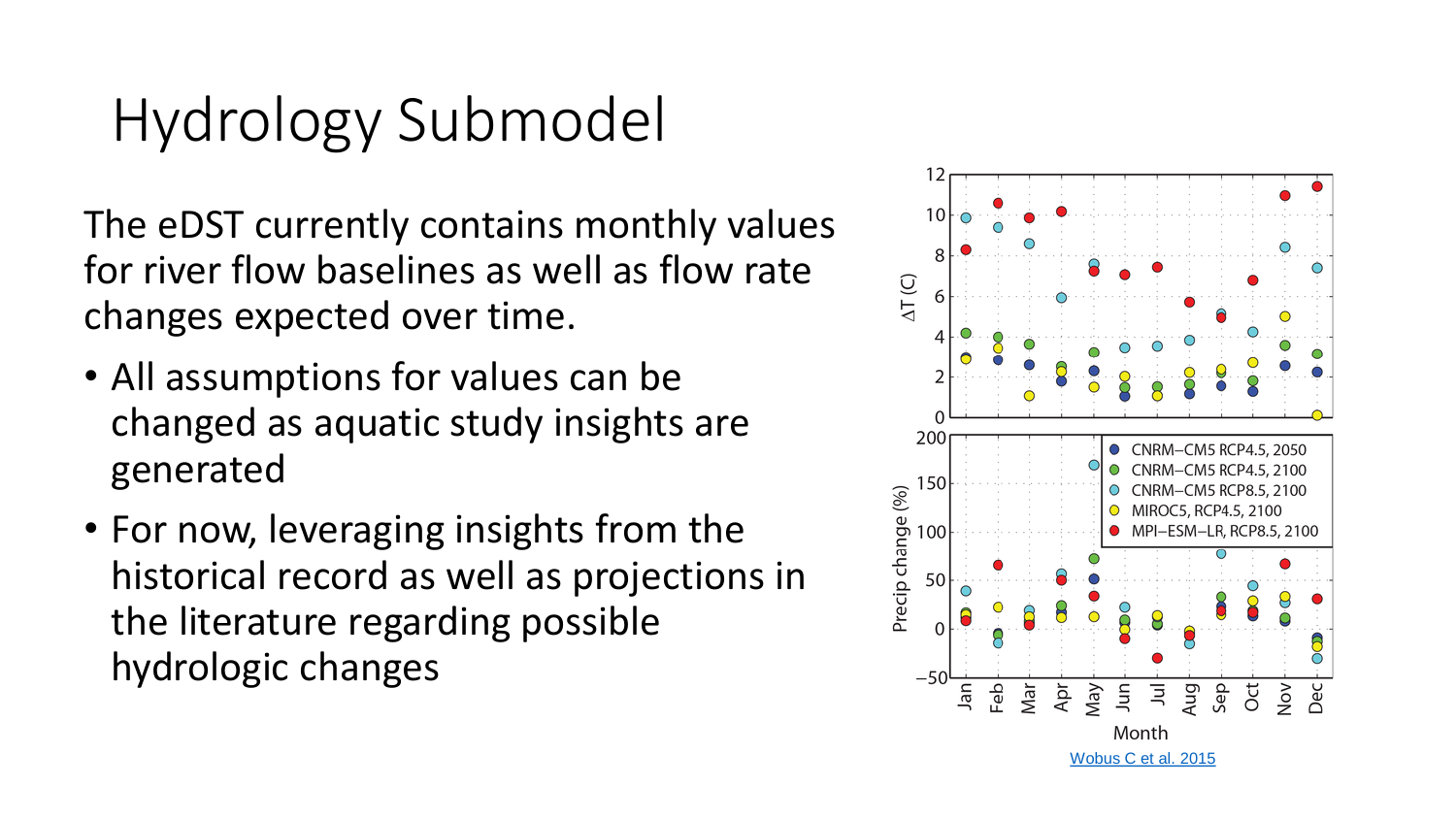# Submodels are in active development



- Economic model buildouts
	- River flow output
	- Impact of building the hydropower plant
- Validation of the diesel baseline and hydropower models to reach the appropriate base electricity rate
- Capturing fish dynamics across river flow, power production, and economic impacts